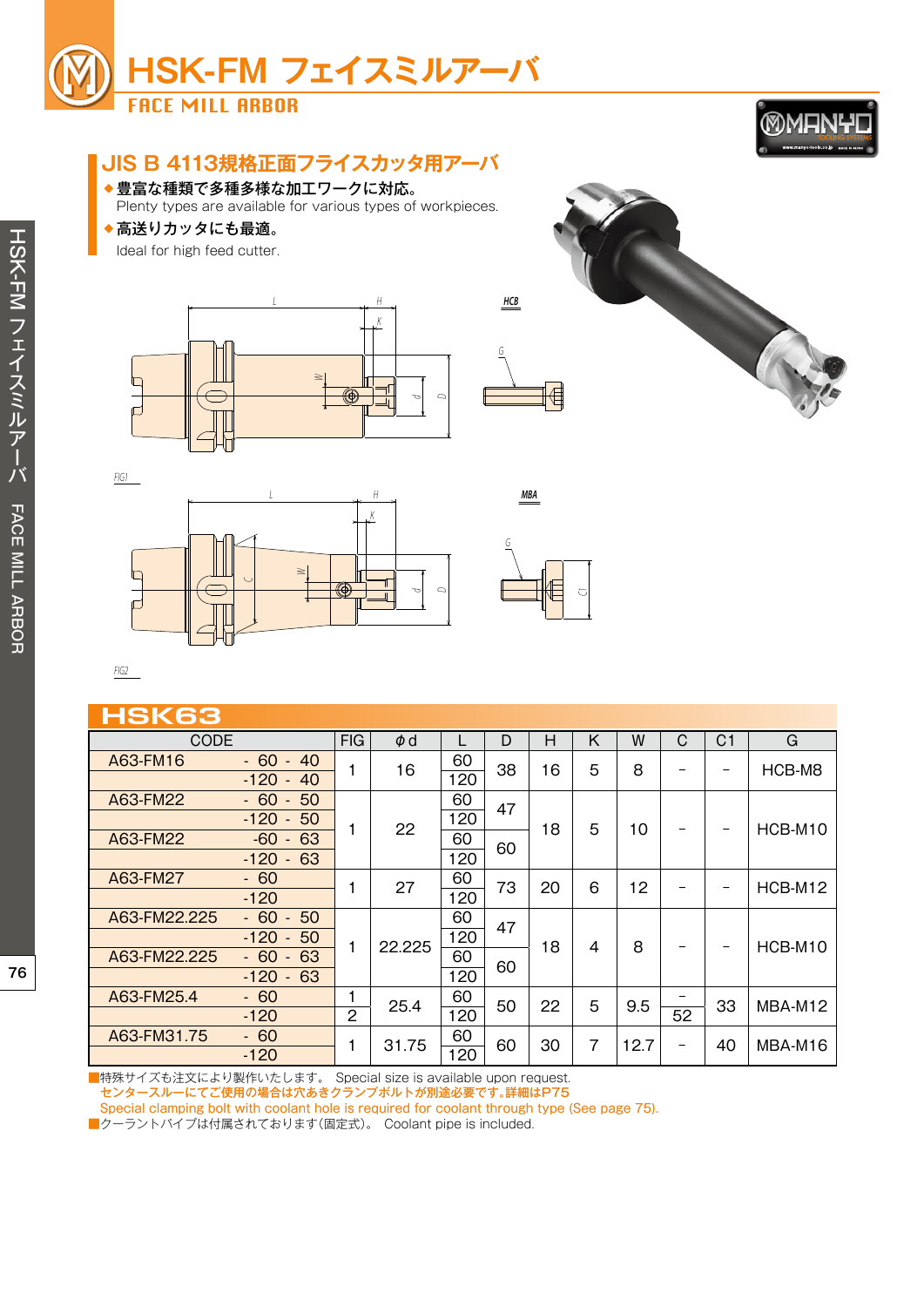

**Home H**  $\neq$  **H** 

| <b>TOOLING SYSTEMS</b>                 |  |
|----------------------------------------|--|
| www.manyo.tools.co.jp<br>MADE IN JAPAN |  |

| HSK I UU      |                                                                        |                |          |                                |    |    |                |      |                          |                          |         |
|---------------|------------------------------------------------------------------------|----------------|----------|--------------------------------|----|----|----------------|------|--------------------------|--------------------------|---------|
| CODE          |                                                                        | <b>FIG</b>     | $\phi$ d | L                              | D  | H  | K              | W    | $\mathbf C$              | C <sub>1</sub>           | G       |
| A100-FM16     | $-75 - 40$<br>$-120 - 40$<br>$-200 - 40$                               | 1.             | 16       | 75<br>120<br>200               | 38 | 16 | 5              | 8    |                          | $\overline{\phantom{0}}$ | HCB-M8  |
| A100-FM22     | $-75 - 50$<br>$-120 - 50$                                              |                |          | 75<br>120                      |    |    |                |      |                          |                          |         |
|               | $-200 - 50$<br>$-250 -$<br>50                                          |                |          | 200<br>250                     | 47 |    |                |      |                          |                          |         |
| A100-FM22     | $-75 - 63$<br>$-120 - 63$<br>$-200 - 63$                               | 1              | 22       | 75<br>120<br>200               | 60 | 18 | 5              | 10   | $\qquad \qquad -$        |                          | HCB-M10 |
|               | $-250 -$<br>63<br>$-300 - 63$                                          |                |          | 250<br>300                     |    |    |                |      |                          |                          |         |
| A100-FM27     | $-75$<br>$-120$<br>$-200$<br>$-250$                                    | 1              | 27       | 75<br>120<br>200<br>250        | 73 | 20 | 6              | 12   |                          |                          | HCB-M12 |
| A100-FM32     | $-75$<br>$-120$<br>$-200$<br>$-250$                                    | 1              | 32       | 75<br>120<br>200<br>250        | 85 | 22 | $\overline{7}$ | 14   |                          |                          | HCB-M16 |
| A100-FM22.225 | $-300$<br>$-75 - 50$<br>$-120 -$<br>50                                 |                |          | 300<br>75<br>120               | 47 |    |                |      |                          |                          |         |
| A100-FM22.225 | $-200 - 50$<br>$-75 - 63$<br>$-120 - 63$<br>$-200 - 63$<br>$-250 - 63$ | 1              | 22.225   | 200<br>75<br>120<br>200<br>250 | 60 | 18 | 4              | 8    |                          |                          | HCB-M10 |
| A100-FM25.4   | $-75$<br>$-120$<br>$-200$<br>$-250$<br>$-300$                          | $\overline{2}$ | 25.4     | 75<br>120<br>200<br>250<br>300 | 50 | 22 | 5              | 9.5  | 70                       | 33                       | MBA-M12 |
| A100-FM31.75  | $-75 - 80$<br>$-120 - 80$<br>$-200 - 80$<br>$-250 - 80$                | $\mathbf{1}$   | 31.75    | 75<br>120<br>200<br>250        | 76 | 30 | $\overline{7}$ | 12.7 |                          |                          | HCB-M16 |
| A100-FM38.1   | $-75$<br>$-120$<br>$-200$<br>$-250$                                    | 1              | 38.1     | 75<br>120<br>200<br>250        | 80 | 34 | 9              | 15.9 | $\overline{\phantom{a}}$ | 50                       | MBA-M20 |
| A100-FM40     | $-75$<br>$-120$<br>$-200$<br>$-250$                                    | $\mathbf{1}$   | 40       | 75<br>120<br>200<br>250        | 85 | 26 | 8.5            | 16   | $\overline{\phantom{0}}$ | 50                       | MBA-M20 |

■特殊サイズも注文により製作いたします。 Special size is available upon request.

センタースルーにてご使用の場合は穴あきクランプボルトが別途必要です。詳細はP75

Special clamping bolt with coolant hole is required for coolant through type (See page 75).

■クーラントパイプは付属されております(固定式)。 Coolant pipe is included.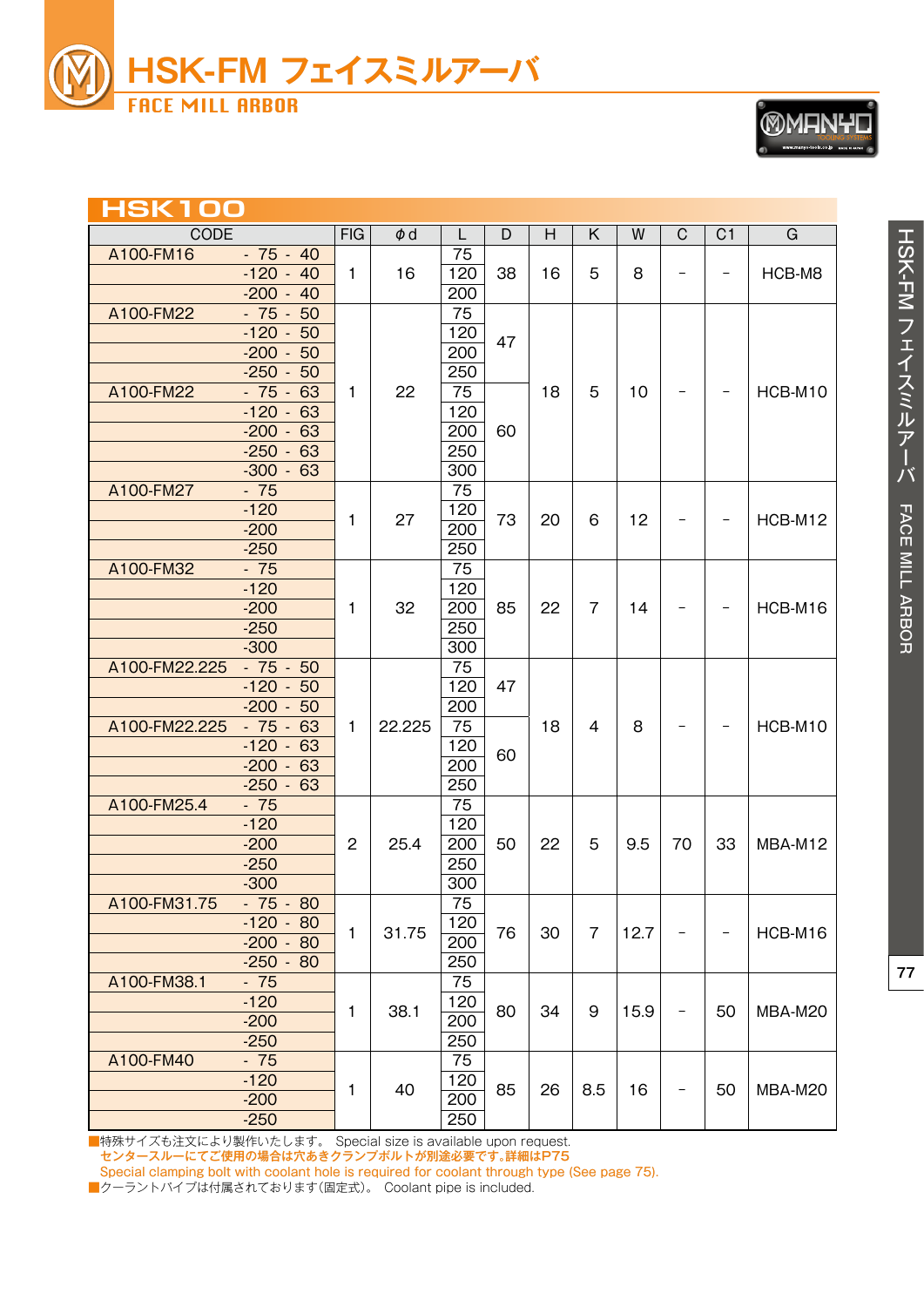

*d*





| <b>CODE</b>        |    |    |    |    |    | LЗ |                |    |
|--------------------|----|----|----|----|----|----|----------------|----|
| MBA-M <sub>8</sub> | 20 | 15 | 25 | 16 |    |    | M $8xP=1.25$   |    |
| M <sub>10</sub>    | 28 | 18 | 31 | 20 |    |    | $M10xP=1.5$    |    |
| M <sub>12</sub>    | 33 | 23 | 35 | 23 | 12 |    | $M12xP = 1.75$ | 10 |
| M <sub>16</sub>    | 40 |    | 38 | 22 | 16 | 10 | $M16xP=2.0$    | 14 |
| M20                | 50 | 27 | 50 | 30 | 20 | 14 | $M20xP = 2.5$  |    |
| M <sub>24</sub>    | 65 | 37 | 58 | 34 | 24 |    | $M24xP=3.0$    |    |

# **MBA-OH センタースルー用クランプボルト**

| CODE          | ◡  |               | a |    | -               |          | ∟ບ             |               |     |
|---------------|----|---------------|---|----|-----------------|----------|----------------|---------------|-----|
| MBA-M16-OH    | 40 | ററ<br>ںے      |   | 38 | ററ<br><u>__</u> | 16       | u              | $M16xP = 2.0$ |     |
| <b>M20-OH</b> | 50 | ົ<br><u>L</u> |   | 50 | 30              | ററ<br>▵  | $\overline{a}$ | $M20xP = 2.5$ | . — |
| <b>M24-OH</b> | 65 | 27<br>، ب     |   | 58 | 34              | ?4<br>–− |                | $M24xP=3.0$   |     |

# **HCB キャップボルト** CAP BOLT FOR FACE MILL ARBOR





*HCB HCB-OH*

CODE D L L1 G H HCB-M 8x35 13<br>M10x35 16 35 8 | M 8xP=1.25 | 6 16 35 10 M10xP=1.5 8 M12x35 18 12 M12xP=1.75 10<br>M16x40 24 40 16 M16xP=2.0 14 24 40 16 M16xP=2.0 14

# **HCB-OH センタースルー用キャップボルト**

| CODE          |    |   |    |   |                |    |
|---------------|----|---|----|---|----------------|----|
| HCB-M 8x35-OH | 13 |   |    |   | M 8xP=1.25     | 6  |
| M10x35-OH     | 16 | ≏ | 35 |   | $M10xP=1.5$    |    |
| M12x35-OH     | 18 |   |    |   | $M12xP = 1.75$ |    |
| M16x40-OH     | 24 |   | 40 | 6 | $M16xP = 2.0$  | 14 |

**MANTO**